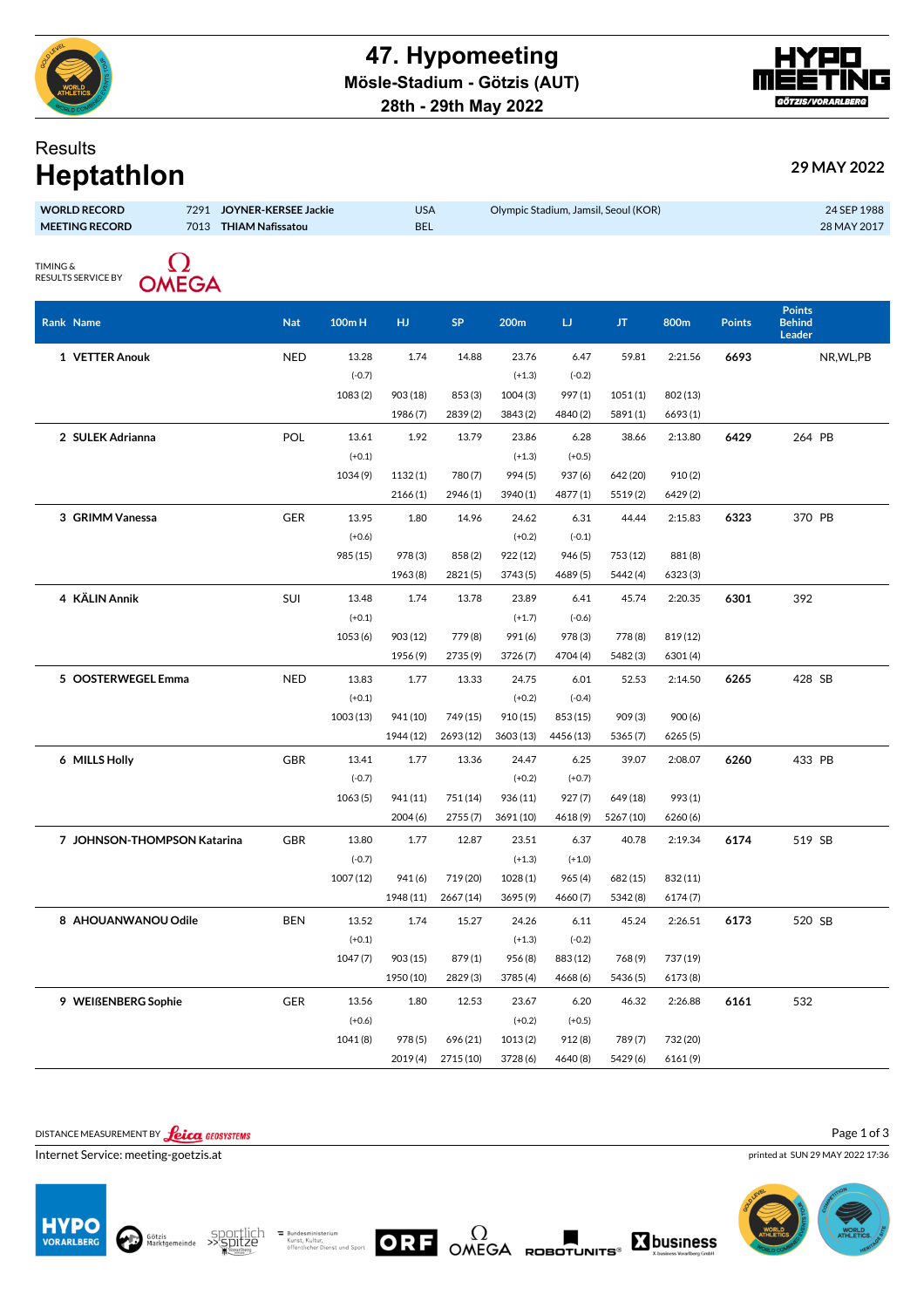

## Results **Heptathlon 29 MAY 2022**

| Rank Name                 | <b>Nat</b> | 100mH     | HJ        | <b>SP</b> | 200m      | IJ        | JT.       | 800m      | <b>Points</b> | <b>Points</b><br><b>Behind</b><br>Leader |  |
|---------------------------|------------|-----------|-----------|-----------|-----------|-----------|-----------|-----------|---------------|------------------------------------------|--|
| 10 VANNINEN Saga          | <b>FIN</b> | 13.67     | 1.74      | 14.58     | 25.14     | 6.15      | 46.70     | 2:24.08   | 6097          | 596 SB                                   |  |
|                           |            | $(+0.1)$  |           |           | $(+0.5)$  | $(+0.9)$  |           |           |               |                                          |  |
|                           |            | 1026 (11) | 903 (12)  | 833 (4)   | 874 (19)  | 896 (11)  | 796 (6)   | 769 (16)  |               |                                          |  |
|                           |            |           | 1929 (14) | 2762(6)   | 3636 (12) | 4532 (12) | 5328 (9)  | 6097 (10) |               |                                          |  |
| 11 DOKTER Sofie           | <b>NED</b> | 13.64     | 1.74      | 13.27     | 23.91     | 6.18      | 40.50     | 2:18.71   | 6090          | 603 PB                                   |  |
|                           |            | $(+0.6)$  |           |           | $(+1.7)$  | $(-1.4)$  |           |           |               |                                          |  |
|                           |            | 1030 (10) | 903 (17)  | 745 (17)  | 989(7)    | 905 (10)  | 677(16)   | 841 (10)  |               |                                          |  |
|                           |            |           | 1933 (13) | 2678 (13) | 3667 (11) | 4572 (10) | 5249 (11) | 6090 (11) |               |                                          |  |
| 12 LIGARSKA Paulina       | POL        | 14.36     | 1.77      | 13.84     | 25.08     | 5.99      | 45.22     | 2:15.24   | 6034          | 659 PB                                   |  |
|                           |            | $(+0.7)$  |           |           | $(+0.5)$  | $(+0.1)$  |           |           |               |                                          |  |
|                           |            | 928 (21)  | 941 (8)   | 783 (6)   | 879 (17)  | 846 (16)  | 768 (10)  | 889(7)    |               |                                          |  |
|                           |            |           | 1869 (17) | 2652 (16) | 3531 (16) | 4377 (16) | 5145 (14) | 6034 (12) |               |                                          |  |
| 13 IKAUNIECE Laura        | LAT        | 14.22     | 1.71      | 13.70     | 25.00     | 5.75      | 53.93     | 2:18.33   | 6031          | 662 SB                                   |  |
|                           |            | $(+0.1)$  |           |           | $(+1.7)$  | (0.0)     |           |           |               |                                          |  |
|                           |            | 947 (19)  | 867 (19)  | 774(9)    | 887 (16)  | 774 (20)  | 936(2)    | 846 (9)   |               |                                          |  |
|                           |            |           | 1814 (20) | 2588 (19) | 3475 (19) | 4249 (19) | 5185 (13) | 6031 (13) |               |                                          |  |
| 14 TURPIN Esther          | <b>FRA</b> | 13.31     | 1.68      | 13.41     | 24.73     | 5.92      | 42.47     | 2:14.46   | 6015          | 678 SB                                   |  |
|                           |            | $(-0.7)$  |           |           | $(+0.3)$  | $(-1.1)$  |           |           |               |                                          |  |
|                           |            | 1078 (3)  | 830 (21)  | 755 (12)  | 912 (14)  | 825 (18)  | 715(14)   | 900(5)    |               |                                          |  |
|                           |            |           | 1908 (15) | 2663 (15) | 3575 (14) | 4400 (15) | 5115 (15) | 6015 (14) |               |                                          |  |
| 15 VORONINA Ekaterina     | <b>UZB</b> | 14.42     | 1.77      | 13.37     | 25.18     | 5.82      | 47.10     | 2:14.35   | 5984          | 709 SB                                   |  |
|                           |            | $(+0.7)$  |           |           | $(+0.5)$  | $(+0.7)$  |           |           |               |                                          |  |
|                           |            | 920 (22)  | 941 (8)   | 752 (13)  | 870 (20)  | 795 (19)  | 804(5)    | 902(3)    |               |                                          |  |
|                           |            |           | 1861 (18) | 2613 (17) | 3483 (18) | 4278 (17) | 5082(16)  | 5984 (15) |               |                                          |  |
| 16 SCHULER Chiara-Belinda | <b>AUT</b> | 14.20     | 1.65      | 13.41     | 25.25     | 6.02      | 49.31     | 2:23.21   | 5847          | 846 PB                                   |  |
|                           |            | $(+0.7)$  |           |           | $(+0.3)$  | $(+0.4)$  |           |           |               |                                          |  |
|                           |            | 950 (18)  | 795 (22)  | 755(11)   | 864 (21)  | 856 (14)  | 847 (4)   | 780 (15)  |               |                                          |  |
|                           |            |           | 1745 (22) | 2500 (22) | 3364 (23) | 4220 (21) | 5067 (18) | 5847 (16) |               |                                          |  |
| 17 LOBAN Yuliya           | <b>UKR</b> | 14.05     | 1.74      | 14.58     | 25.49     | 5.59      | 45.13     | 2:22.01   | 5837          | 856 SB                                   |  |
|                           |            | $(+0.7)$  |           |           | $(+0.3)$  | $(-0.5)$  |           |           |               |                                          |  |
|                           |            | 971 (17)  | 903(15)   | 833(5)    | 842 (22)  | 726 (21)  | 766 (11)  | 796 (14)  |               |                                          |  |
|                           |            |           | 1874 (16) | 2707 (11) | 3549 (15) | 4275 (18) | 5041 (19) | 5837 (17) |               |                                          |  |
| 18 LUSTI Liisa-Maria      | EST        | 14.01     | 1.86      | 10.68     | 24.63     | 6.18      | 38.68     | 2:24.50   | 5836          | 857 SB                                   |  |
|                           |            | $(+0.7)$  |           |           | $(+0.3)$  | $(-0.4)$  |           |           |               |                                          |  |
|                           |            | 977 (16)  | 1054 (2)  | 574 (23)  | 921 (13)  | 905 (9)   | 642 (19)  | 763 (18)  |               |                                          |  |
|                           |            |           | 2031(3)   | 2605(18)  | 3526 (17) | 4431 (14) | 5073 (17) | 5836 (18) |               |                                          |  |
| 19 ALBISSER Celine        | SUI        | 14.25     | 1.65      | 12.32     | 24.35     | 6.06      | 36.20     | 2:14.45   | 5731          | 962 SB                                   |  |
|                           |            | $(+0.6)$  |           |           | $(+0.2)$  | $(+1.2)$  |           |           |               |                                          |  |
|                           |            | 943 (20)  | 795 (23)  | 682 (22)  | 947 (10)  | 868 (13)  | 595 (21)  | 901 (4)   |               |                                          |  |
|                           |            |           | 1738 (23) | 2420 (23) | 3367 (22) | 4235 (20) | 4830 (21) | 5731 (19) |               |                                          |  |
|                           |            |           |           |           |           |           |           |           |               |                                          |  |

DISTANCE MEASUREMENT BY **Leica** GEOSYSTEMS

Internet Service: meeting-goetzis.at













printed at SUN 29 MAY 2022 17:36 Page 2 of 3